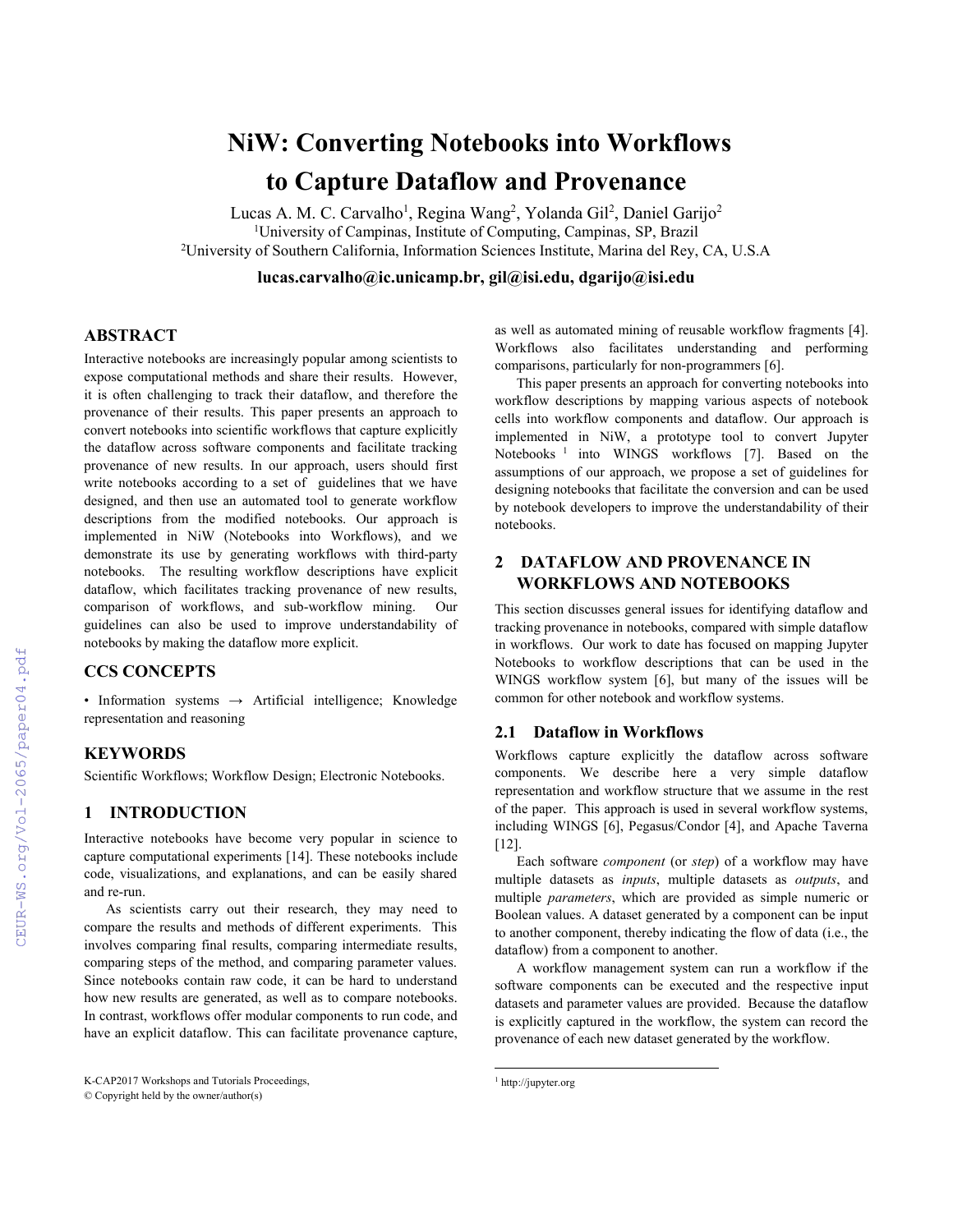# SciKnow'2017, December 2017, Austin, Texas USA Carvalho et al. Carvalho et al.

The dataflow of a workflow is often shown as a graph. Workflows can be compared as graphs. Indeed, graph algorithms have been used to query workflow repositories [1], and to mine workflow repositories to find commonly occurring sub-workflows [5]. Visual user interfaces that show the dataflow graph in a workflow are easy to use for non-programmers [8].

## **2.2 Overview of Computational Notebooks**

Notebooks aggregate text and code, grouped into a sequence of containers or *cells*. Cells can be *code* cells, *markdown* cells, and *raw* cells. Code cells have running code usually with one programming language such as Python, R, Java, etc. Code cells are the heart of notebooks. Markdown cells are comments and documentation, so users can add graphics, formatting, etc. These cells are not linked with any other cells and run without interfering other cells. Raw cells display raw text without any conversions, and are much less used. Unlike raw and markdown cells, code cells are linked with each other when the notebook runs, though code cells run like a single unit of code. Thus, when a code cell performs any activity (e.g. initialize a variable), the next code cell to be run carries it on as though there were no other cells in between. Outputs are shown in the notebook when a cell code includes a plot or print statement.

Jupyter Notebook<sup>2</sup> is one of the most popular notebook platforms. They were originally named IPython Notebooks since they are primarily used with Python, but expanded with *kernels* for several other programming languages other than Python. A kernel is a program that runs the notebook's code.

## **2.3 Understanding Dataflow of Notebooks**

We analyzed a diversity of Jupyter Notebooks to understand their dataflow and the provenance of their results. Common problems that we found include:

- 1. **Processing:** A user may not have a clear understanding of what are the main processing cells of a notebook. For example, cells for assigning values to variables or importing libraries are not processing units and should be placed in the same cell that uses those variables.
- 2. **Dataflow:** Input file names are either implicit in the code or defined as parameters through method calls in previous cells. This represents implicit dependencies between cells, and therefore make it difficult to understand the dataflow among them. In addition, users may also have difficulty figuring out what files were generated by a given cell.
- 3. **Inputs:** Input files may contain pointers to other files that are opened and used as inputs inside of a cell. This creates an implicit dependency that is difficult to detect.
- 4. **Outputs:** When a cell does not have an explicit output it is very difficult to understand what kind of process that cell performed. A cell may overwrite a file with the same name generated by other cells, so it can be hard to track the provenance of newly generated files. Notebooks can

generate visualizations, but those do not necessarily generate output files.

- 5. **Files:** It is very difficult to understand how the files in notebook folders correspond to the cells that used or generated the files.
- 6. **Data:** Some notebooks are available in repositories without any test data. Therefore, this makes it hard to understand the expected data format of the input files and the outputs generated by the notebook. It also makes it hard to rerun the notebooks.

 In summary, many problems arise in trying to understand what is the dataflow across the cells of a notebook and how they use or generate notebook files. This makes it very hard to figure out the provenance of any results. This also makes it hard to understand a notebook, as well as comparing different notebooks.

# **3 MAPPING NOTEBOOKS TO WORKFLOWS**

When mapping notebooks into workflows, many issues must be addressed. We discuss here those issues, and our approach to tackle them. We start with general issues. After that, we focus on issues specific to Jupyter Notebooks and Python, since that has been the focus of our work so far. Then we discuss issues specific to the WINGS workflow system, which is the target of our mappings.

## **3. 1 Components**

#### *3.1.1 Executable Code*

 **Differences:** Each component in a workflow must have some running code within it. In notebooks, cells may contain solely value assignment to variables, function declarations or library imports, or documentation, which are not executable code by themselves and cannot be easily mapped into a workflow component. Another difference is that in notebooks even though code is split cell by cell, most of the splits only exist to benefit human readability and do not actually affect the code itself. Cells are used just to modularize the code. As a result, different users may break up the code at different places and it will not matter much if the sequential order to run these cells is preserved when there are any data dependencies between them. In contrast, in workflows the code is split into components which are isolated from one another and that individually carry out a meaningful function. An example of this is that if a variable is created in a component and used in a second component, the latter will not have access to this variable unless it is generated by the former as an output and explicitly consumed as an input by the second component.

 **Approach:** Each notebook cell with running code will be mapped to a workflow component. If a notebook cell does not have running code and only has library imports or method declarations, it will become part of a cell that requires that information.

l

<sup>2</sup> http://jupyter.org/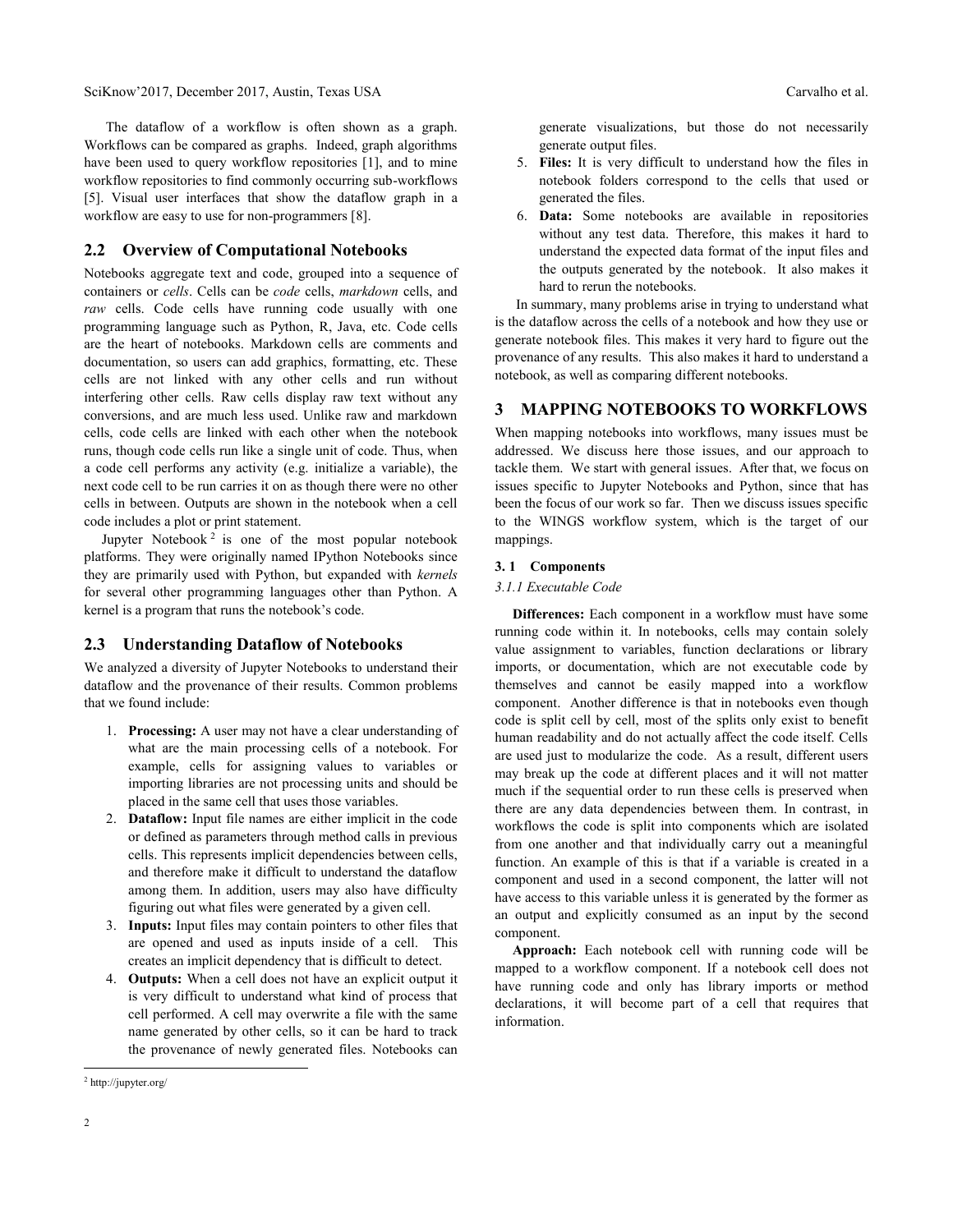#### *3.1.2 Libraries and Methods*

**Differences:** A notebook only needs to import a library or state a method once. Since workflows are componentized, the imports and method declarations need to be done in each workflow component that uses them.

**Approach:** Every library used in the notebook will be imported into all workflow components created. A method will be included in a component only if the method is used in it.

# *3.1.3 Open Files*

**Differences:** A notebook can open a file and use it in any subsequent cell. In a workflow, a file can be used only inside the component that has that file as input.

**Approach:** If a file is opened and used across many cells, those cells will be merged into a single component. Note that an alternative approach might be to create separate components for each of the cells and open and close the file in each of those components, but this would result in inefficiencies if the data is written to files and read from files too many times.

# *3.1.4 Markdown Cells*

**Differences:** Markdown cells in notebooks do not contain running code, but need to be included in the workflow as documentation so that the information that they contain is not lost. Workflow components can have documentation. There can be more markdown cells than code cells. In addition, the relationship between markdown cells and code cell is not explicit. A markdown cell may be related to either its previous or its subsequent cell.

**Approach:** Since the relationship between markdown cells and code cells is unknown, the assignment is made in the following way: a markdown cells' information will be attached to the documentation of the component created for its subsequent code cell.

## *3.1.4 Component Naming*

**Differences:** In a notebook, a cell does not have a name. In a workflow, a component has a name that generally describes the function of the component is in the workflow.

**Approach:** A name will be generated for each component of the workflow, starting with "Component" followed by the ordering number from the cell (e.g., Component1, Component2 and Component3).

## **3.2 Data and Parameters**

## *3.2.1 Parameters*

**Differences:** In notebooks, method parameters are set through program variables. In workflows, parameters are inputs to components and provided by users. In workflows, if parameters are coming from other components, these parameters must be passed explicitly through a file.

**Approach:** Variables of primitive types (i.e., Boolean, string, integer, float, date, etc.) that are given constant values in notebooks will be mapped to parameters in workflows, and they will be given the name that was used in the notebook.

#### *3.2.2 Input Files*

**Differences:** A notebook may be given input data once at the beginning, and there is no need to pass data through files from cell to cell. In a workflow, a component must output a data file that is then an input to another component.

**Approach:** A data file will be explicitly generated from the notebook code in order to be passed to another component in the workflow. Code will be added to the component that generates the data so that the resulting data is written into a file that can be passed to the next component. Although this may not be an efficient approach, it facilitates provenance tracking which is very important in scientific analysis.

#### *3.2.3 Output Files*

**Differences:** In a notebook, cells can write results directly into files in the local file system. Other cells show results in visualizations. In contrast, workflows generate results in output files.

Approach: When a notebook cell writes into files in the local file system, the corresponding workflow component will have an output corresponding to that file. When a notebook cell shows a visualization, a workflow component will be created to generate that visualization as an output file.

#### **3.3 Workflow Structure**

#### *3.3.1 Dataflow*

**Differences:** In a notebook, although cells are specified sequentially they might be executed in any order or a cell may not be executed at all. In a workflow, the flow of data among components must be specified, and all components are executed.

**Approach:** The identifiers of the files generated and consumed by components generated for a given notebook will be used to obtain the dataflow between the components, and the dataflow will be explicitly stated in the workflow structure. We assume that notebooks run the cells sequentially, so we do not consider any parallelism in the execution.

#### **3.4 Python-Specific Differences**

A few mappings are challenging because of the specific way that Python is used in Jupyter Notebooks. The IPython kernel allows notebooks to use special functions that the standard Python interpreter does not support. Since a workflow component would be executed using standard Python, these functions cannot be directly mapped. Notebooks are also designed for human readability and are, as a result, much more documented and aggregate more resources than plain Python code. In addition, notebooks include Python commands to generate visualizations (e.g., graphs), which are executed and the results shown in the notebook but not necessarily saved.

# *3.4.1 Visualizations*

**Differences:** Notebooks show visualizations which may not be saved into a file. Workflow components would generate visualizations and save them in an output file.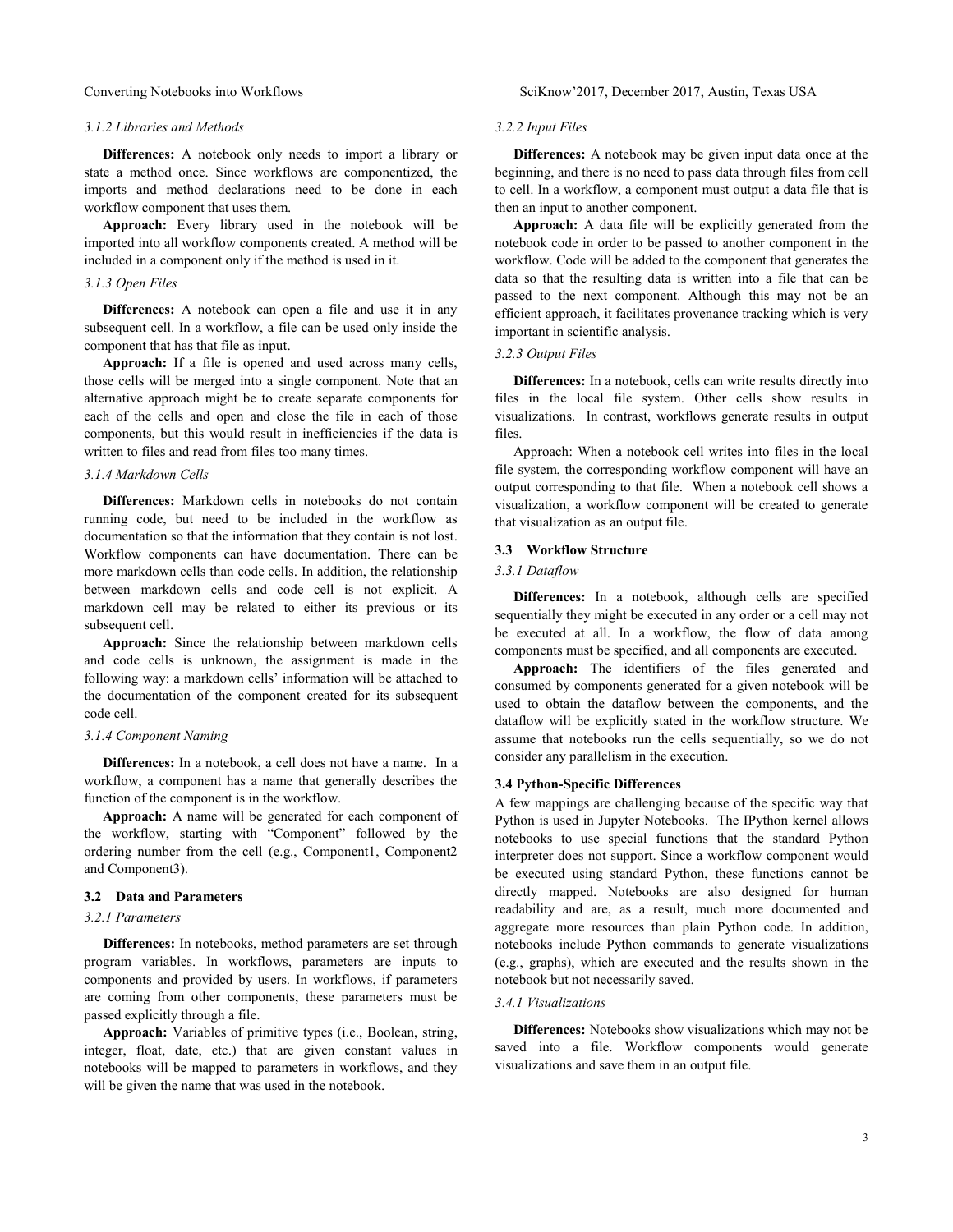# SciKnow'2017, December 2017, Austin, Texas USA Carvalho et al. Carvalho et al.

**Approach:** If the notebook does not save a visualization, the workflow will automatically save the visualization in a file.

#### *3.4.2 Magic Commands*

**Differences:** Notebooks have IPython kernel commands know as *magic commands*. They start with "%" and can list all variables, return the directory being used, etc. Magic commands only work on IPython kernels. The Python standard interpreter does not recognize these commands since it is not Python code.

**Approach:** Magic commands will be replaced with predefined Python code that implements them. For magic commands where no code is available, they will be ignored and not mapped.

## *3.4.3 Automatic Output*

**Differences:** In a notebook, if a variable is printed (using the print statement), it will appear as an output. In a software component, that code would not generate an output.

**Approach:** A workflow component that includes print commands will have an extra output with all the results from the print statements.

#### **3.5 WINGS-Specific Differences**

A few mappings are specific to requirements in the WINGS workflow system. In WINGS, the code for each software component has an associated script that indicates the command line invocation for the software, but notebooks do not have this. Input files are also treated differently from notebooks. In WINGS, input files are classified into a hierarchy of data types. Semantic metadata properties can be specified as well for all input files. Notebooks do not have either.

#### *3.5.1 Software Components*

**Differences:** Each workflow component has an associated script that invokes the code to be executed in that component. The script for a workflow component in WINGS must specify the invocation command, number of inputs, parameters and outputs that the code for the component expects. Notebooks do not have this information.

**Approach:** After mapping the code from the cells of the notebook into components, a script will be generated for each component indicating the invocation command together with the total number of inputs, outputs and parameters.

# *3.5.2 Input Data Files*

**Differences:** In WINGS, each input file is assigned a data type. In notebooks, there are no data types or metadata for the files.

**Approach:** All input files will be considered to be of the same general data type.

#### *3.5.3 Workflow Components*

**Differences:** In WINGS, each workflow component is assigned to a type in a component type hierarchy based on its function.

**Approach:** All workflow components will be given a general component type.

# **3.6 Usability Requirements**

Our approach requires that users make changes to their notebooks in order to facilitate the conversion of notebooks into workflows. We took into account additional requirements to reduce the burden to users and maximize the utility of the changes required:

- The user should have to make minimal changes to a notebook to allow the conversion tool to generate a workflow.
- Any changes made to a notebook should improve its readability and documentation as well as facilitate its conversion into a workflow.
- Any changes made to a notebook should be independent of the target workflow system.
- Any changes made to a notebook should improve the understanding of the dataflow.
- The workflows should include all the documentation of the original notebooks.
- All the results generated by a notebook should be generated by the workflow as well, even if they are not explicit in the notebook.
- A conversion tool should automate the process as much as possible, and some manual intervention may be needed after running it.

# **4 GUIDELINES TO DEVELOP NOTEBOOKS**

Based on our approach to map notebooks into workflows, we designed a set of guidelines that users can follow to facilitate the conversion of notebooks into workflows. Users who are not creating workflows will be able to use these guidelines to create notebooks that have more explicit dataflow, which will facilitate understanding, comparisons, and reuse by others.

We list here the set of guidelines, each with a justification.

- 1. **Provide at least one cell with running code:** a workflow component must have running code within it to be created and a workflow must be composed of at least one component.
- 2. **Write into files any newly generated data:** the code in a cell should write to files with the intermediate and final data generated, so that other cells can use those files. This will make the dataflow across cells more clear. Here we have a trade-off between input/output (I/O) performance in disk and provenance capture.
- 3. **Keep code that uses the same file in the same cell:** if files are opened and used across many cells, all those cells should be merged into a single cell, making the notebook cells and workflow components more modular.
- 4. **Keep the notebook clean and working:** the cells that are not needed to run the notebook should be removed and the code in cells must be running correctly to create the workflow components.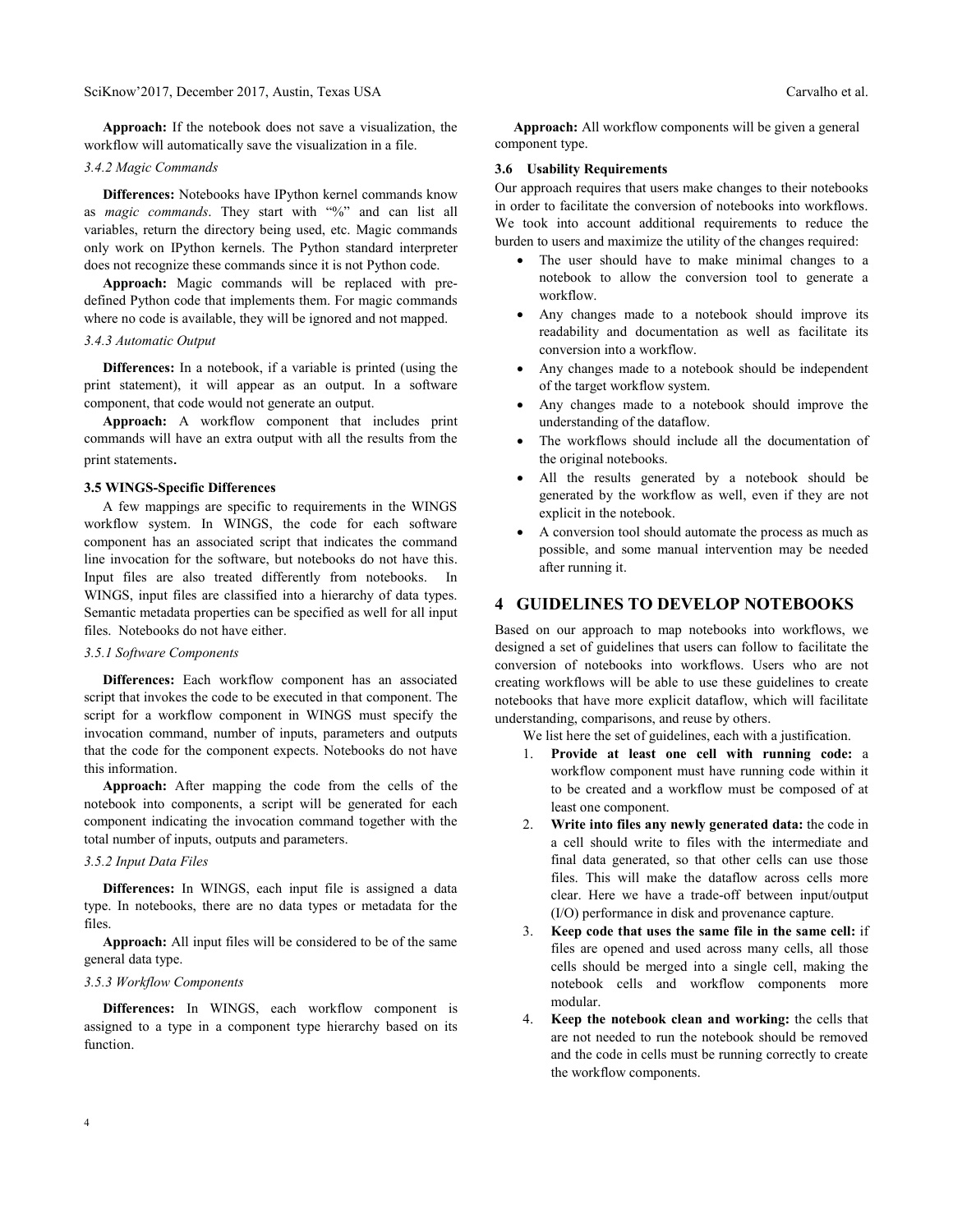

- 5. **Ensure that the notebook produces correct results when running its cells from top to bottom:** the notebook cells are considered sequentially (i.e., from top to bottom) to create the workflow structure. This makes it easier to capture the dataflow between cells and understand the notebook.
- 6. **Provide meaningful names for variables and files:** these names should make clear what kind of data the files contain. Avoid names such as "load" or "data05". Instead, use names like "PluviometricCalculation" or "SensorReadings". This makes the visual presentation of notebooks and workflows more readable.

These guidelines aim to facilitate the automated conversion of notebooks into workflows. They also improve the understandability of notebooks by making the dataflow more clear.

# **5 NiW: A Tool for Converting Notebooks into Workflows**

NiW (Notebooks into Workflows) is a prototype system that implements our approach to convert notebooks into workflows. Our current NiW prototype creates workflows for WINGS system from Jupyter Notebooks. The software is available online [3].

 NiW takes as input a notebook file and generates: 1) a zip file for each workflow component (e.g., Component1.zip), containing the component code as a Python script (e.g., Component1.py), a script file (named io.sh) to handle the inputs and outputs of the component, and a script (named *run*) to execute the component; 2) a file with a list of the names of the components and their inputs, outputs, and parameters; and 3) the workflow structure. NiW

generates first (1) and (2) and uses those files to automatically create (3). NiW also creates the data type "File" and associates all data files (inputs, intermediate, and results) to this data type. NiW uses the notebook's filename to name the workflow.

 Figure 1 illustrates how the notebooks are converted into workflows by NiW using the approach outlined in Section 3.

## **5.1 Current Limitations of NiW**

The following are limitations of our current NiW implementation. Python is the only programming language supported. The use of magic commands is restricted, currently only the magic command %matplotlib (which allows visualizations to be generated) is supported. The only methods supported for opening files are the built-in method "open" and the method "read csv" from Pandas,<sup>3</sup> a well-known data analysis library in Python. Only Matplotlib can be used to generate visualizations. Finally, the notebook should run fully without errors. This is because if an error occurs while executing a notebook, it would be difficult to identify how data are generated and used throughout all the cells. Moreover, errors in code might be propagated to the workflow components.

#### **5.2 Using NiW**

To demonstrate how NiW works we have chosen a Jupyter Notebook for computational journalism taken from [http://nbviewer.jupyter.org/gist/darribas/4121857.](http://nbviewer.jupyter.org/gist/darribas/4121857) This notebook was created by journalists at The Guardian newspaper and uses real world data to analyze and map the incidents during the 2012 Gaza-Israel crisis, exploiting the spatial as well as the temporal

l

<sup>3</sup> [http://pandas.pydata.org](http://pandas.pydata.org/)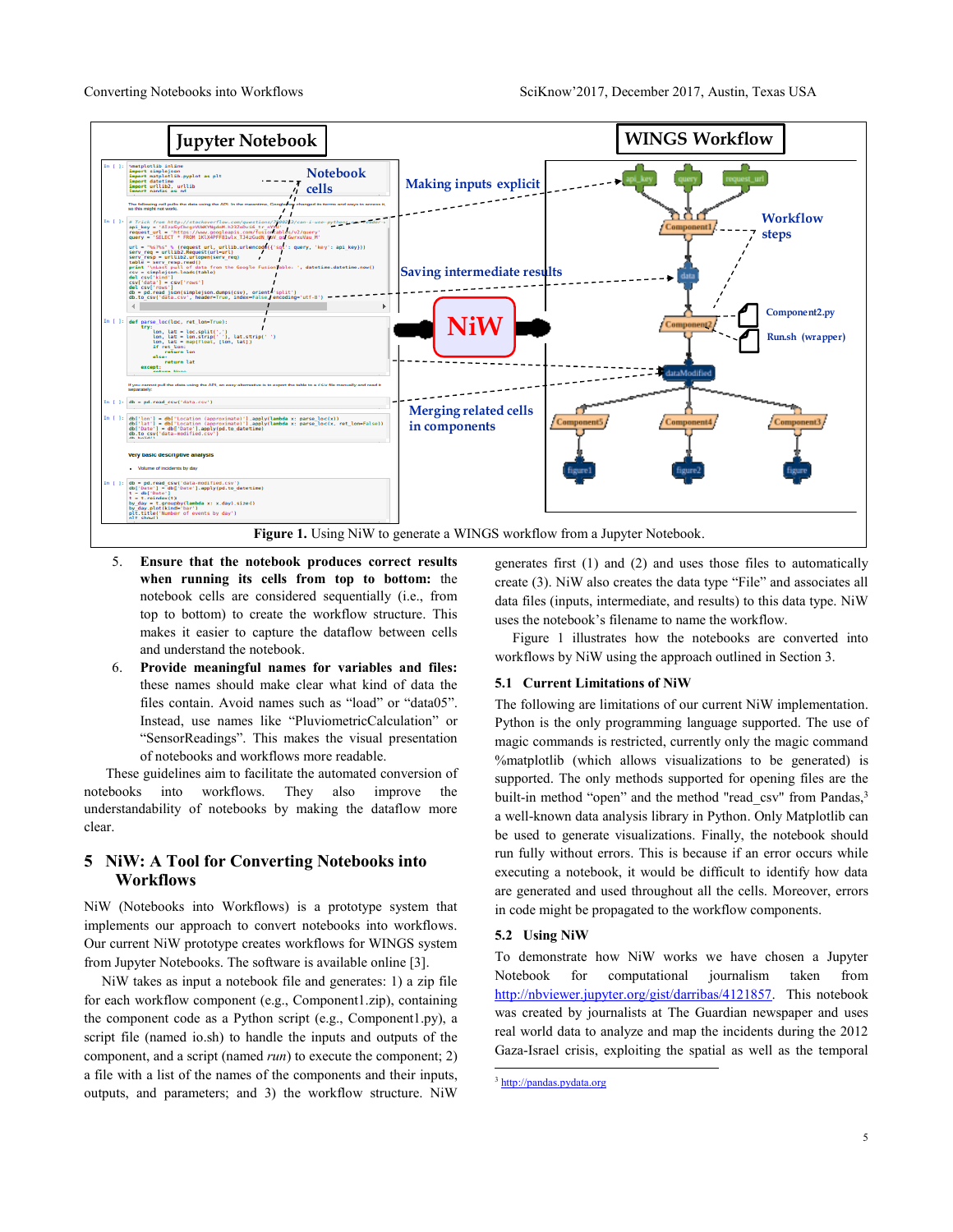

dimension of the data. The modified version of the notebook, the WINGS workflow, and the workflow execution are available at [3].

We modified the notebook based on the guidelines presented in Section 4, and to address the limitations of our current implementation of NiW mentioned above. The only changes required by our guidelines in the notebook code were related to guideline  $#3$  – to write newly generated data into files: (1) saving the data retrieved online in a local file, instead of loading it in memory to be used in subsequent cells; (2) saving changes made to the data in each cell into a new file; (3) opening the updated data file saved by (2) in subsequent cells.

The nine code cells in the original notebook resulted in five workflow components. The code cells containing only library imports were merged with other components as well as the cells containing the declaration code of the function *parse\_loc*. The inputs of the workflow are the parameters *api\_key, request\_url* and *query*, variables with assignment to string values in the original cell*.* After retrieving the data, it is saved as a CSV file by *Component1*. Components 3, 4 and 5 save the graphs generated for future inspection, originally showed inline in the notebook.

The modified notebook is improved for use by scientists with respect to the original version in several respects, such as making inputs explicit, saving intermediate results, merging related cells into meaningful components, and making outputs explicit.

Figure 2 shows the workflow created by NiW using the modified notebook as input. Note that even if notebooks always have a sequential structure, workflows do not. In this case, there are three components at the bottom that could be run in any order because there are no data dependencies across them. This helps a user see how the different steps are related. Unfortunately, the workflow is not more understandable because the components and datasets do not have very meaningful names. A user could easily edit the workflow in WINGS to change those names.

One benefit of the workflow is to support comparison and provenance when run with new datasets. Journalists from The Guardian created the input dataset in collaboration with Internet users. If the input data is updated, the workflow could easily be executed again, and its results can be compared. Since all the intermediate results are stored as provenance information, they may also be compared to previous executions. Another benefit of the workflow is to compare the results when the code changes. In this case, the notebook is collaborative and can be extended by users via GitHub. When the notebook is changed, NiW can be rerun and a new workflow would be generated and executed. The workflows for different notebook versions can be easily compared.

# **6 RELATED WORK**

There are several related approaches to expose the dataflow within scripts and/or to map scripts into structures that support provenance tracking.

 NoWorkflow [11] captures provenance information from scripts to help scientists understand the script execution. However, this approach does not simplify the understanding of the script specifications for non-programmers. YesWorkflow [10] enables scientists to make explicit the dataflow in scripts by providing special tags that scientists use to annotate the scripts. These annotations split the script into steps and clarify the inputs and outputs of each step as well as the structure of the workflow. It enables the creation of a visualization based on these annotations, helping scientists to understand the dataflow within the script. However, the scientist still has a script which is difficult to reuse compared to workflows.

W2Share [2] focus on the conversion of scripts into scientific workflows. This approach automatically generates workflows from annotated scripts. However, this work does not consider peculiarities of notebooks.

[13] proposes an approach to capture provenance from notebooks automatically allowing the analysis of provenance information within the notebook, both to reason about and to debug their work. [9] captures dataflows from notebooks by specifying a unique and persistent identifier for each cell and its outputs which can be referred in other cells. In our work we provide guidelines to notebook designers to improve the understanding of the notebooks by scientists, and then converted the modified notebooks into workflows automatically.

# **7 CONCLUSIONS**

We presented an approach to map notebooks into workflows, addressing many issues that arise because of the implicit dataflow in notebooks. We introduced a set of general guidelines for notebook developers that help make dataflow more explicit, which improves understandability and provenance tracking. We